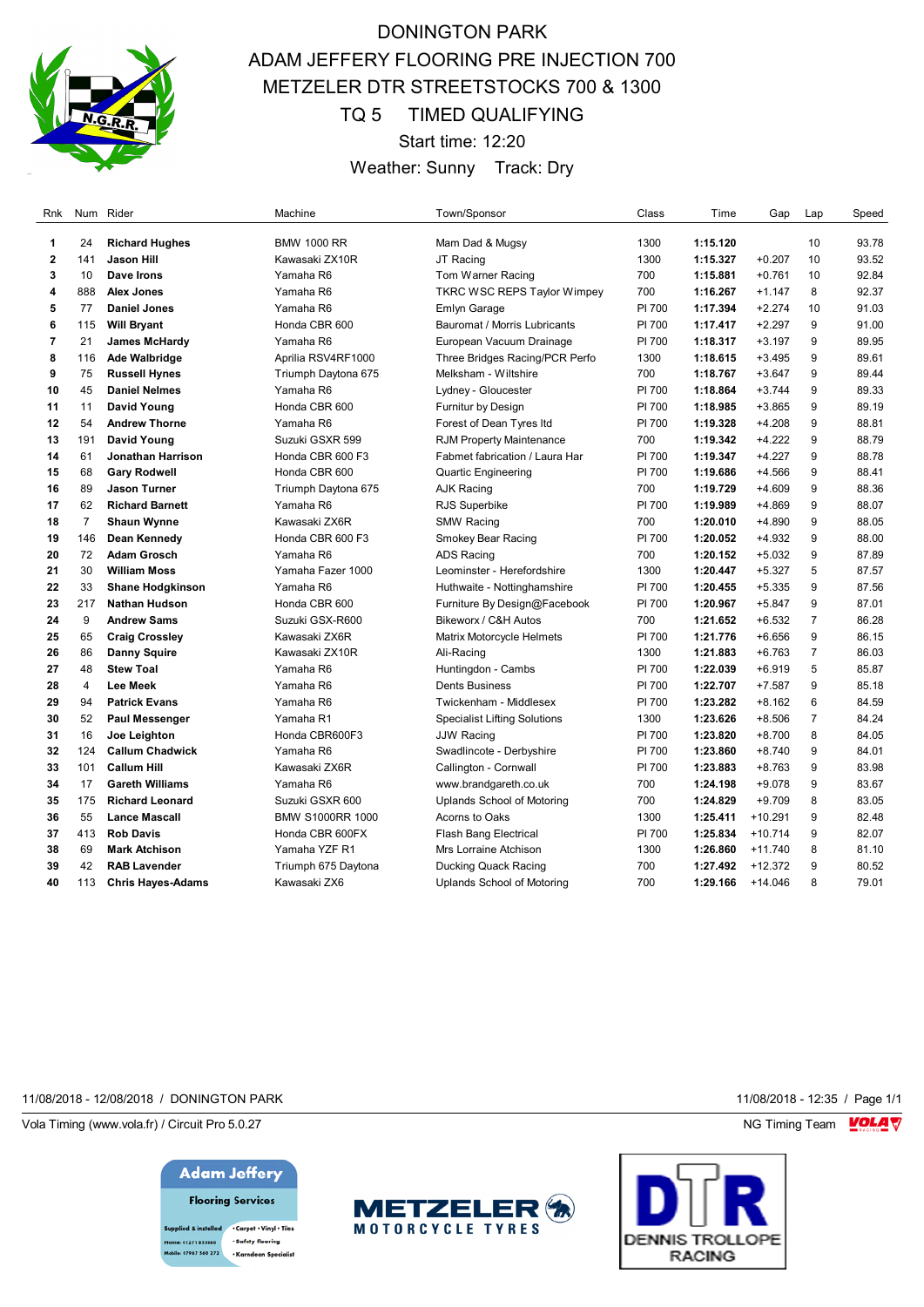

 Adam Grosch START

> **1:23.061 1:21.077 1:20.152** 1:21.821 1:20.457 1:20.797 1:21.165 1:22.276

 Ade Walbridge START

> **1:22.394** 1:23.442 **1:20.092 1:18.941** 1:19.228

# DONINGTON PARK ADAM JEFFERY FLOORING PRE INJECTION 700 METZELER DTR STREETSTOCKS 700 & 1300 TQ 5 TIMED QUALIFYING LAP TIMES

| Lap            | Time                   |  |
|----------------|------------------------|--|
|                |                        |  |
| 4              | 1:21.652<br>1:22.171   |  |
| 5<br>6         | 4:24.334               |  |
| 7              |                        |  |
|                | 1:24.176               |  |
|                |                        |  |
|                |                        |  |
|                | <b>Andrew Thorne</b>   |  |
|                | <b>START</b>           |  |
| 1              |                        |  |
| 2              | 1:25.034               |  |
| 3              | 1:21.369               |  |
| 4              | 1:19.328               |  |
| 5              | 1:19.728               |  |
| 6              | 1:19.876               |  |
| 7              | 1:20.353               |  |
| 8              | 1:19.615               |  |
| 9              | 1:20.231               |  |
|                |                        |  |
|                |                        |  |
|                |                        |  |
|                | <b>Callum Chadwick</b> |  |
|                |                        |  |
|                | <b>START</b>           |  |
| 1              |                        |  |
| 2              | 1:27.521               |  |
| 3              | 1:25.107               |  |
| 4              | 1:25.941               |  |
| 5              | 1:24.942               |  |
| 6              | 1:26.355               |  |
| 7              | 1:26.289               |  |
| 8              | 1:23.860               |  |
| 9              | 1:28.628               |  |
|                |                        |  |
|                |                        |  |
|                |                        |  |
| Callum Hil     |                        |  |
|                | <b>START</b>           |  |
| 1              |                        |  |
| 2              | 1:29.502               |  |
| 3              | 1:27.796               |  |
| 4              | 1:25.517               |  |
| 5              | 1:25.360               |  |
| 6              | 1:24.186               |  |
| $\overline{7}$ | 1:26.610               |  |
| 8<br>9         | 1:23.883<br>1:24.166   |  |

| Lap            | Time                     |
|----------------|--------------------------|
|                |                          |
|                | <b>Chris Hayes-Adams</b> |
|                | <b>START</b>             |
| 1              |                          |
| $\overline{c}$ | 1:29.719                 |
| 3<br>4         | 1:29.481<br>1:29.166     |
| 5              | 1:30.560                 |
| 6              | 1:30.694                 |
| 7              | 1:30.522                 |
| 8              | 1:29.797                 |
|                |                          |
|                |                          |
|                | <b>Craig Crossley</b>    |
|                |                          |
|                | <b>START</b>             |
| 1<br>2         | 1:30.381                 |
| 3              | 1:24.559                 |
| 4              | 1:23.783                 |
| 5              | 1:24.146                 |
| 6              | 1:24.132                 |
| 7              | 1:23.923                 |
| 8              | 1:23.869                 |
| 9              | 1:21.776                 |
|                |                          |
|                |                          |
|                | Daniel Jones             |
|                | <b>START</b>             |
| 1              |                          |
| $\overline{c}$ | 1:18.799                 |
| 3              | 1:17.394                 |
| 4              | 1:18.200                 |
| 5              | 1:17.673                 |
| 6              | 1:17.790                 |
| 7              | 1:18.728                 |
| 8              | 1:18.142                 |
| 9              | 1:17.603                 |
| 10             | 1:19.299                 |

|   | Daniel Nelmes |
|---|---------------|
|   | <b>START</b>  |
|   |               |
| 2 | 1:23.180      |

|     | Callum         |
|-----|----------------|
| ST/ |                |
|     | 1              |
|     | $\overline{2}$ |
|     | 3              |
|     | $\overline{4}$ |
|     | 5              |
|     | 6              |
|     | $\overline{7}$ |
|     | 8              |
|     | 9              |
|     |                |

### 11/08/2018 - 12/08/2018 / DONINGTON PARK 11/08/2018 - 12:36 / Page 1/4

Vola Timing (www.vola.fr) / Circuit Pro 5.0.27 NG Timing Team NG Timing Team NG Timing Team NG Timing Team NG

# **Adam Jeffery Flooring Services**

upplied & installed . Carpet . Vinyl . Tiles · Safety flooring 01271 855860 **bile: 07967 560 272** · Karndean Specialist



**DENNIS TROLLOPE RACING** 

| Alex Jones   |          |  |  |
|--------------|----------|--|--|
| <b>START</b> |          |  |  |
| 1            |          |  |  |
| 2            | 1:17.993 |  |  |
| 3            | 1:17.754 |  |  |

| 4 | 1:17.006 |
|---|----------|
| 5 | 1:16.267 |
| 6 | 1.17 040 |
| 7 | 1:16.708 |

| Andrew Sams  |
|--------------|
| <b>START</b> |
|              |
| 1:24.759     |

**1:23.012**

| -7 | 1:18.762 |  |
|----|----------|--|
| -8 | 1.18780  |  |
| 9  | 1:18.615 |  |

| x Jones      |  |
|--------------|--|
| <b>START</b> |  |

|   | lex Jones    |  |
|---|--------------|--|
|   | <b>START</b> |  |
| 1 |              |  |
| 2 | 1:17.993     |  |
|   |              |  |

| 1:17.993 |  |
|----------|--|
| 1:17.754 |  |
| 1:17.006 |  |
| .        |  |

| 5 | 1:16.267 |
|---|----------|
| 6 | 1:17.040 |
| 7 | 1:16.708 |
| 8 | 3:36.560 |

| Jones |  |  |
|-------|--|--|
| :TART |  |  |

|   | Callum Ch    |
|---|--------------|
|   | <b>START</b> |
| 1 |              |
| 2 | 1:2          |
| 3 | 1:2          |
| 4 | 1:2          |
| 5 | 1:2          |
| 6 | 1:2          |

| 6 | 1:26.355 |  |
|---|----------|--|
| 7 | 1:26.289 |  |
| 8 | 1:23.860 |  |
| 9 | 1:28.628 |  |
|   |          |  |
|   |          |  |
|   |          |  |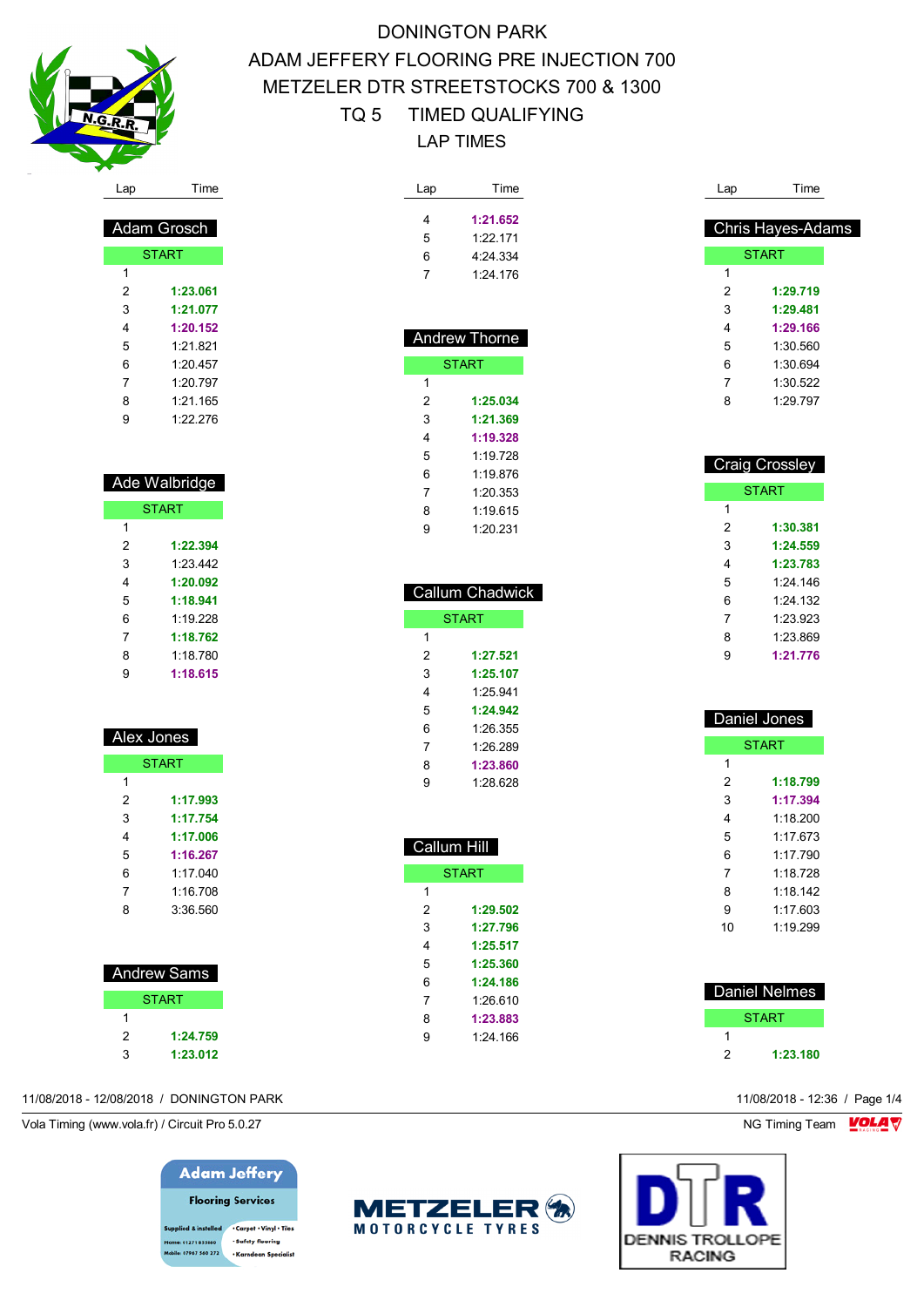### DONINGTON PARK ADAM JEFFERY FLOORING PRE INJECTION 700 METZELER DTR STREETSTOCKS 700 & 1300 TQ 5 TIMED QUALIFYING LAP TIMES

| Lap | Time     |
|-----|----------|
|     |          |
| 3   | 1:21.547 |
| 4   | 1:19.423 |
| 5   | 1.20134  |
| 6   | 1:18.864 |
| 7   | 1.19535  |
| 8   | 1:20.210 |
| q   | 1.20.369 |
|     |          |

| Danny Squire |              |  |
|--------------|--------------|--|
|              | <b>START</b> |  |
| 1            |              |  |
| 2            | 1:26.406     |  |
| 3            | 1:22.590     |  |
| 4            | 1:23.317     |  |
| 5            | 1:21.883     |  |
| 6            | 1:22.036     |  |
|              | 1.21.965     |  |

| Dave Irons |              |
|------------|--------------|
|            | <b>START</b> |
| 1          |              |
| 2          | 1:16.828     |
| 3          | 1:16.277     |
| 4          | 1:16 883     |
| 5          | 1:15.881     |
| 6          | 1.17 808     |
| 7          | 1.17061      |
| 8          | 1.17 329     |
| 9          | 1.18771      |
| 10         | 1.16 128     |

| David Young |              |
|-------------|--------------|
|             | <b>START</b> |
| 1           |              |
| 1           |              |
| 2           | 1:23.752     |
| 2           | 1:22.986     |
| 3           | 1:20.480     |
| 3           | 1.23793      |
| 4           | 1:20.468     |
| 4           | 1.29 312     |
| 5           | 1:19.895     |
| 5           | 1:19.661     |
| 6           | 1.19737      |
| 6           | 1:19.438     |
| 7           | 1.20637      |
| 7           | 1:18.985     |
| 8           | 1.19.342     |
| 8           | 1:20.587     |
| 9           | 1:20.849     |
| 9           | 1:20.603     |
|             |              |

| Lap | Time         |
|-----|--------------|
|     |              |
|     | Dean Kennedy |
|     | <b>START</b> |
| 1   |              |
| 2   | 1:25.637     |
| 3   | 1:23.758     |
| 4   | 1.24 784     |
| 5   | 1:24.524     |
| 6   | 1:21.917     |
| 7   | 1:21.361     |
| 8   | 1:21.833     |
| g   | 1:20.052     |

|   | Gareth Williams |
|---|-----------------|
|   | <b>START</b>    |
| 1 |                 |
| 2 | 1:29.497        |
| 3 | 1:27.640        |
| 4 | 1:25.422        |
| 5 | 1:25.796        |
| 6 | 1:24.345        |
| 7 | 1.25855         |
| 8 | 1:24.198        |
| 9 | 1 24 415        |

| <b>Gary Rodwell</b> |              |  |
|---------------------|--------------|--|
|                     | <b>START</b> |  |
| 1                   |              |  |
| 2                   | 1-24 442     |  |
| 3                   | 1:24.068     |  |
| 4                   | 2:00.251     |  |
| 5                   | 1.26.944     |  |
| 6                   | 1:22.351     |  |
| 7                   | 1:20.172     |  |
| 8                   | 1:21.727     |  |
| 9                   | 1:19.686     |  |

| James McHardy |              |
|---------------|--------------|
|               | <b>START</b> |
| 1             |              |
| 2             | 1:22.864     |
| 3             | 1:19.167     |
| 4             | 1:19.300     |
| 5             | 1:18.614     |
| 6             | 1:18.317     |
| 7             | 1:19.629     |
| 8             | 1:19.362     |
| 9             | 1:19.788     |
|               |              |
|               |              |
| Jason Hill    |              |

START

| Lap | Time     |
|-----|----------|
| 1   |          |
| 2   | 1:17.134 |
| 3   | 1:15.462 |
| 4   | 1:16.066 |
| 5   | 1:15.430 |
| 6   | 1.18034  |
| 7   | 1.17054  |
| 8   | 1.17552  |
| 9   | 1:18.482 |
| 10  | 1:15.327 |
|     |          |

| Joe Leighton |              |
|--------------|--------------|
|              | <b>START</b> |
| 1            |              |
| 2            | 1:28.513     |
| 3            | 1:24.045     |
| 4            | 1:24 480     |
| 5            | 1.25.344     |
| 6            | 1:23.820     |
| 7            | 1.24 762     |
| ጸ            | 2.10771      |
|              |              |

| Jonathan Harrison |               |
|-------------------|---------------|
|                   | <b>START</b>  |
| 1                 |               |
| 2                 | 1:23.858      |
| 3                 | 1:21.530      |
| 4                 | 1:20.887      |
| 5                 | 1:20.235      |
| 6                 | 1:21.701      |
| 7                 | 1:19.347      |
| 8                 | 1:19.556      |
| 9                 | 1:28.634      |
|                   |               |
|                   |               |
|                   | Lance Mascall |
|                   |               |
|                   | <b>START</b>  |
| 1                 |               |
| 2                 | 1:26.707      |

11/08/2018 - 12/08/2018 / DONINGTON PARK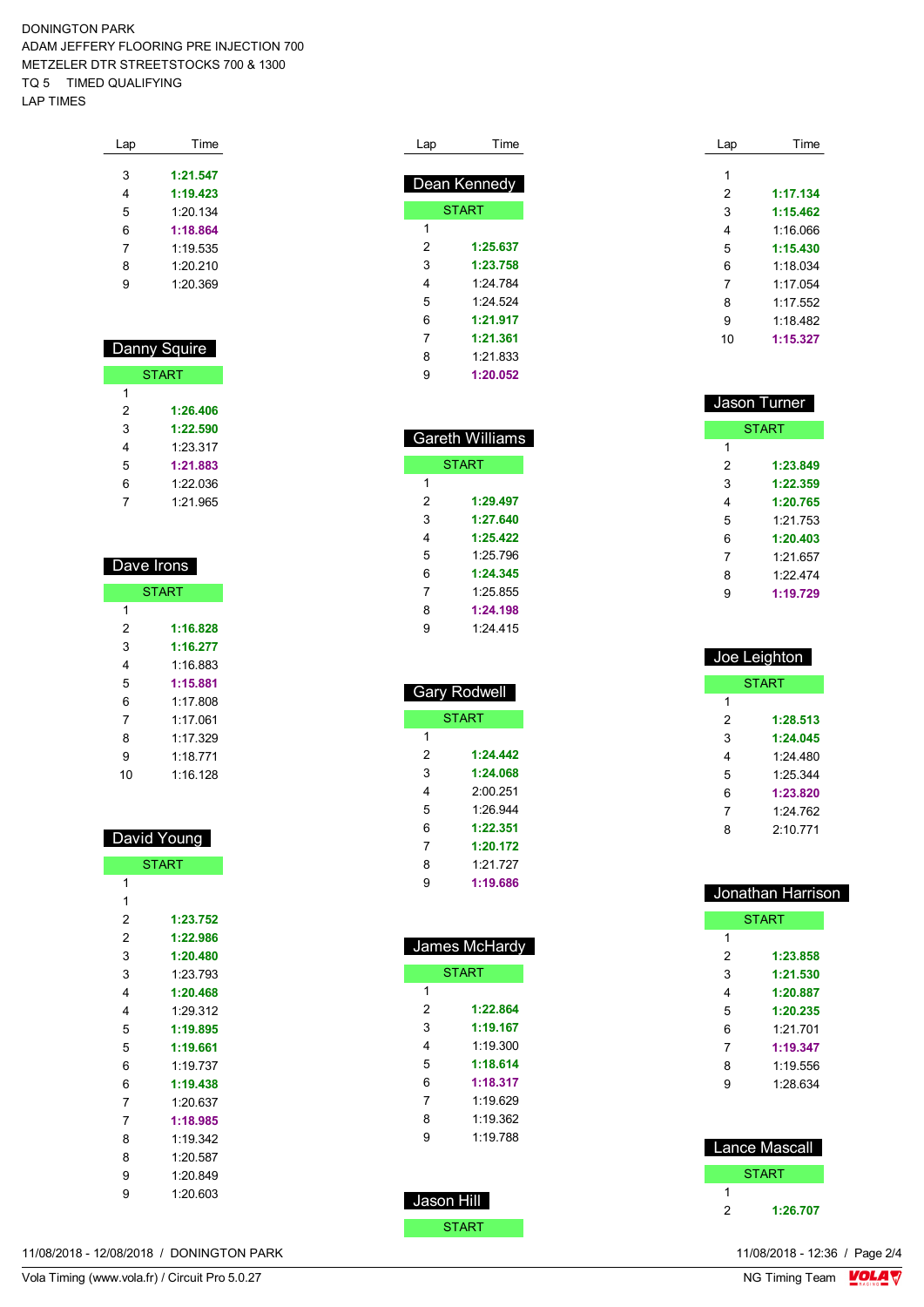### DONINGTON PARK ADAM JEFFERY FLOORING PRE INJECTION 700 METZELER DTR STREETSTOCKS 700 & 1300 TQ 5 TIMED QUALIFYING LAP TIMES

| Lap | Time     |
|-----|----------|
|     |          |
| 3   | 1:26.449 |
| 4   | 1:26.071 |
| 5   | 1:25.411 |
| 6   | 1:25.697 |
| 7   | 1:26.587 |
| 8   | 1.26 756 |
| g   | 1.25782  |
|     |          |

| Lee Me <u>ek</u> |              |  |
|------------------|--------------|--|
|                  |              |  |
|                  | <b>START</b> |  |
| 1                |              |  |
| 2                | 1:28.839     |  |
| 3                | 1:28.249     |  |
| 4                | 1:26.201     |  |
| 5                | 1:24.319     |  |
| 6                | 1.25 554     |  |
| 7                | 1.24 770     |  |
| 8                | 1:24.098     |  |
| 9                | 1:22.707     |  |

| Mark Atchison. |              |
|----------------|--------------|
|                | <b>START</b> |
| 1              |              |
| 2              | 1:31.795     |
| 3              | 1:30.363     |
| 4              | 1:31.431     |
| 5              | 1:29.848     |
| 6              | 1:27.645     |
| 7              | 1:27.789     |
| 8              | 1:26.860     |

| Nathan Hudson |          |
|---------------|----------|
|               | START    |
| 1             |          |
| 2             | 1:24.803 |
| 3             | 1:22.843 |
| 4             | 1:22.478 |
| 5             | 1:22.339 |
| 6             | 1:21.227 |
| 7             | 1.23.374 |
| 8             | 1:21.541 |
| g             | 1:20.967 |

|   | <b>Patrick Evans</b> |
|---|----------------------|
|   | <b>START</b>         |
| 1 |                      |
| 2 | 1:26.151             |
| 3 | 1:25.616             |
| 4 | 1:23.978             |
| 5 | 1:23.282             |

| 11/08/2018 - 12/08/2018 /<br>DONINGTON PARK | 11/08/2018 - 12:36 / Page 3/4 |
|---------------------------------------------|-------------------------------|
|---------------------------------------------|-------------------------------|

| Lap | Time           |
|-----|----------------|
| 6   | 1:23.402       |
|     | Paul Messenger |
|     | <b>START</b>   |
| 1   |                |
| 2   | 1:24.770       |
| 3   | 1:23.904       |
| 4   | 1.24 711       |
| 5   | 1:23.935       |
| 6   | 1:23.626       |
| 7   | 1:25.137       |

| <b>RAB Lavender</b> |          |  |  |  |
|---------------------|----------|--|--|--|
| <b>START</b>        |          |  |  |  |
| 1                   |          |  |  |  |
| 2                   | 1:29.403 |  |  |  |
| 3                   | 1:29.891 |  |  |  |
| 4                   | 1:29.435 |  |  |  |
| 5                   | 1:28.765 |  |  |  |
| 6                   | 1:28.332 |  |  |  |
| 7                   | 1.28.979 |  |  |  |
| 8                   | 1:27.492 |  |  |  |
| 9                   | 1.28.396 |  |  |  |

| <b>Richard Barnett</b> |          |  |  |  |
|------------------------|----------|--|--|--|
| <b>START</b>           |          |  |  |  |
| 1                      |          |  |  |  |
| 2                      | 1:24.942 |  |  |  |
| 3                      | 1:24.296 |  |  |  |
| 4                      | 1:20.051 |  |  |  |
| 5                      | 1.20 729 |  |  |  |
| 6                      | 1.20.283 |  |  |  |
| 7                      | 1:21.203 |  |  |  |
| 8                      | 1:21.358 |  |  |  |
| 9                      | 1:19.989 |  |  |  |

| <b>Richard Hughes</b> |              |  |  |  |  |
|-----------------------|--------------|--|--|--|--|
|                       | <b>START</b> |  |  |  |  |
| 1                     |              |  |  |  |  |
| 2                     | 1:16.553     |  |  |  |  |
| 3                     | 1:15.871     |  |  |  |  |
| 4                     | 1:15.669     |  |  |  |  |
| 5                     | 1:16 689     |  |  |  |  |
| 6                     | 1 18 764     |  |  |  |  |
| 7                     | 1.16672      |  |  |  |  |
| 8                     | 1 16 931     |  |  |  |  |
| 9                     | 1.17 769     |  |  |  |  |
| 10                    | 1:15.120     |  |  |  |  |
|                       |              |  |  |  |  |

| Lap | Time                   |
|-----|------------------------|
|     | <b>Richard Leonard</b> |
|     | <b>START</b>           |
| 1   |                        |
| 2   | 1:27.161               |
| 3   | 1:24.829               |
| 4   | 1.25.362               |
| 5   | 1:25.570               |
| 6   | 1:25.116               |
| 7   | 1.25427                |
| 8   | 1.24 939               |

| <b>Rob Davis</b> |              |  |  |  |  |  |
|------------------|--------------|--|--|--|--|--|
|                  | <b>START</b> |  |  |  |  |  |
| 1                |              |  |  |  |  |  |
| 2                | 1:29.757     |  |  |  |  |  |
| 3                | 1:28.795     |  |  |  |  |  |
| 4                | 1:26.723     |  |  |  |  |  |
| 5                | 1:26.506     |  |  |  |  |  |
| 6                | 1:26.495     |  |  |  |  |  |
| 7                | 1:26.488     |  |  |  |  |  |
| 8                | 1:25.834     |  |  |  |  |  |
| 9                | 1.26 492     |  |  |  |  |  |

| <b>Russell Hynes</b> |              |  |  |  |  |  |
|----------------------|--------------|--|--|--|--|--|
|                      | <b>START</b> |  |  |  |  |  |
| 1                    |              |  |  |  |  |  |
| 2                    | 1:24.769     |  |  |  |  |  |
| 3                    | 1:24.669     |  |  |  |  |  |
| 4                    | 1:21.073     |  |  |  |  |  |
| 5                    | 1:20.281     |  |  |  |  |  |
| 6<br>1:20.117        |              |  |  |  |  |  |
| 7                    | 1.20 477     |  |  |  |  |  |
| 8<br>1:19.078        |              |  |  |  |  |  |
| 9                    | 1:18.767     |  |  |  |  |  |
|                      |              |  |  |  |  |  |

|   | Shane Hodgkinson |
|---|------------------|
|   | <b>START</b>     |
| 1 |                  |
| 2 | 1:22.892         |
| 3 | 1:21.485         |
| 4 | 1.23 096         |
| 5 | 1:20.507         |
| 6 | 1:20.455         |
| 7 | 1.20.624         |
| 8 | 1.22.210         |
| 9 | 1.23 139         |
|   |                  |
|   |                  |

 Shaun Wynne **START**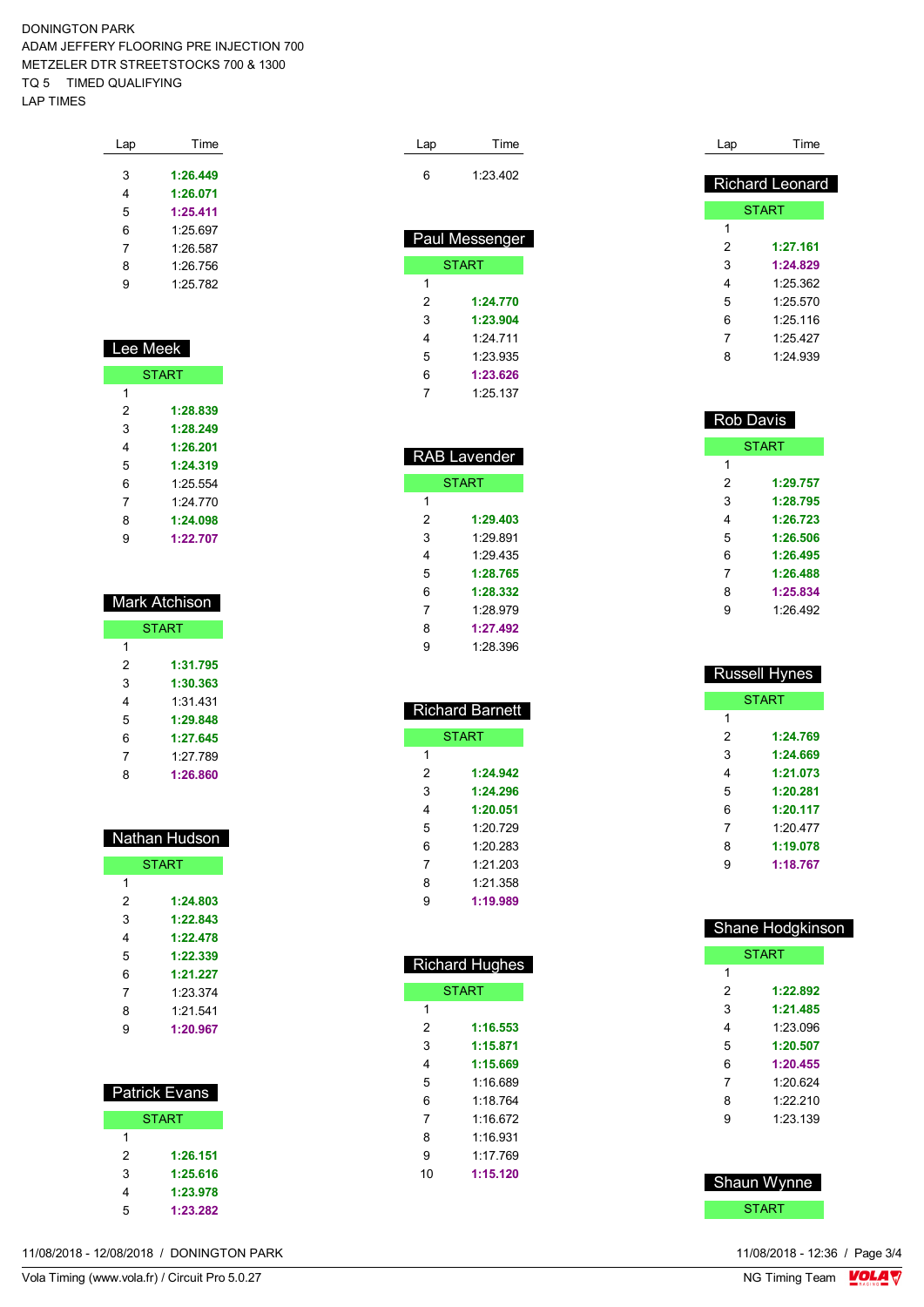DONINGTON PARK ADAM JEFFERY FLOORING PRE INJECTION 700 METZELER DTR STREETSTOCKS 700 & 1300 TQ 5 TIMED QUALIFYING LAP TIMES

| Lap | Time     |
|-----|----------|
|     |          |
| 1   |          |
| 2   | 1:25.929 |
| 3   | 1:21.259 |
| 4   | 1.22 433 |
| 5   | 1:21.145 |
| 6   | 1.22016  |
| 7   | 1.22294  |
| 8   | 1:22.830 |
| 9   | 1:20.010 |

# Stew Toal

|   | <b>START</b> |
|---|--------------|
| 1 |              |
| 2 | 1:24.166     |
| 3 | 1:22.308     |
| 4 | 1:22.205     |
| 5 | 1:22.039     |

| Will Bryant  |          |  |  |  |  |
|--------------|----------|--|--|--|--|
| <b>START</b> |          |  |  |  |  |
| 1            |          |  |  |  |  |
| 2            | 1:22.702 |  |  |  |  |
| 3            | 1:21.572 |  |  |  |  |
| 4            | 1:19.770 |  |  |  |  |
| 5            | 1:17.627 |  |  |  |  |
| 6            | 1:18.827 |  |  |  |  |
| 7            | 1:17.417 |  |  |  |  |
| 8            | 1.17844  |  |  |  |  |
| 9            | 1.18 249 |  |  |  |  |
|              |          |  |  |  |  |

|   | William Moss |
|---|--------------|
|   | <b>START</b> |
| 1 |              |
| 2 | 1:23.542     |
| 3 | 1:20.965     |
| 4 | 1:21.344     |
| 5 | 1:20.447     |

11/08/2018 - 12/08/2018 / DONINGTON PARK

Vola Timing (www.vola.fr) / Circuit Pro 5.0.27

11/08/2018 - 12:36 / Page 4/4<br>NG Timing Team  $\frac{\text{VOLA}}{\text{V}}$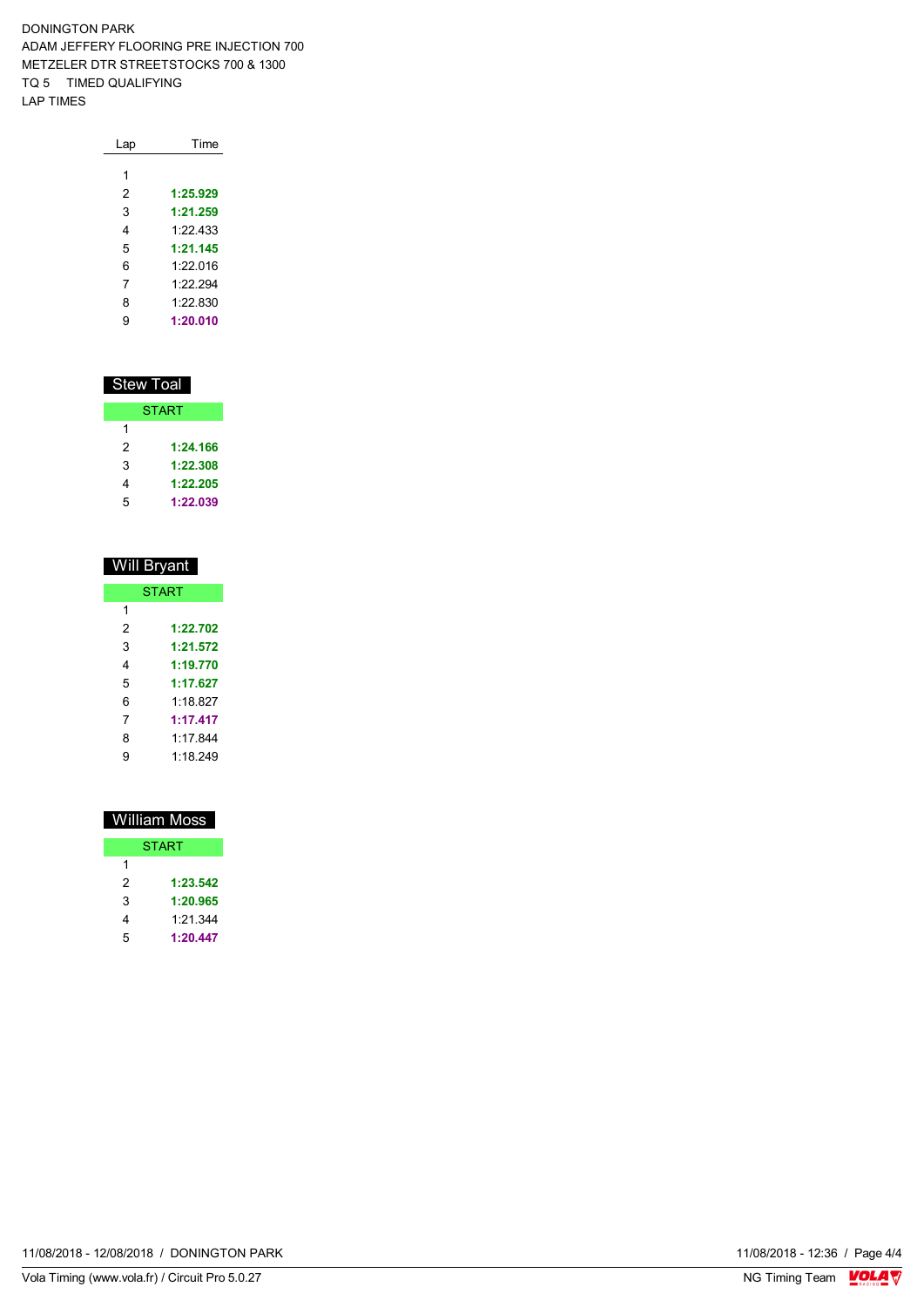

8 Laps = 15.656 Km

|        |     | - Pole -                |                      |                   |                        |                     |                    |
|--------|-----|-------------------------|----------------------|-------------------|------------------------|---------------------|--------------------|
| $-1-$  | 24  | <b>Richard Hughes</b>   | 141                  | Jason Hill        | 10                     | Dave Irons          |                    |
| $-2-$  |     | 888                     | Alex Jones           | ${\bf 77}$        | Daniel Jones           | 115                 | Will Bryant        |
| $-3-$  | 21  | James McHardy           | 116                  | Ade Walbridge     | 75                     | Russell Hynes       |                    |
| $-4-$  |     | 45                      | <b>Daniel Nelmes</b> | 11                | David Young            | 54                  | Andrew Thorne      |
| $-5-$  | 191 | David Young             | 61                   | Jonathan Harrison | 68                     | <b>Gary Rodwell</b> |                    |
| $-6-$  |     | 89                      | Jason Turner         | 62                | <b>Richard Barnett</b> | $\overline{7}$      | Shaun Wynne        |
| $-7 -$ | 146 | Dean Kennedy            | 72                   | Adam Grosch       | 30                     | William Moss        |                    |
| $-8-$  |     | 33                      | Shane Hodgkinson     | 217               | Nathan Hudson          | 9                   | <b>Andrew Sams</b> |
| $-9-$  | 65  | Craig Crossley          | 86                   | Danny Squire      | 48                     | <b>Stew Toal</b>    |                    |
| $-10-$ |     | $\overline{\mathbf{4}}$ | Lee Meek             | 94                | <b>Patrick Evans</b>   | 52                  | Paul Messenger     |
| $-11-$ | 16  | Joe Leighton            | 124                  | Callum Chadwick   | 101                    | Callum Hill         |                    |
| $-12-$ |     | 17                      | Gareth Williams      | 175               | Richard Leonard        | 55                  | Lance Mascall      |
| $-13-$ | 413 | Rob Davis               | 69                   | Mark Atchison     | 42                     | <b>RAB Lavender</b> |                    |
| $-14-$ |     | 113                     | Chris Hayes-Adams    |                   |                        |                     |                    |

11/08/2018 - 12/08/2018 / DONINGTON PARK 11/08/2018 - 12:36 / Page 1/1

Vola Timing (www.vola.fr) / Circuit Pro 5.0.27 NG Timing Team NG Timing Team NG Timing Team NG Timing Team NG





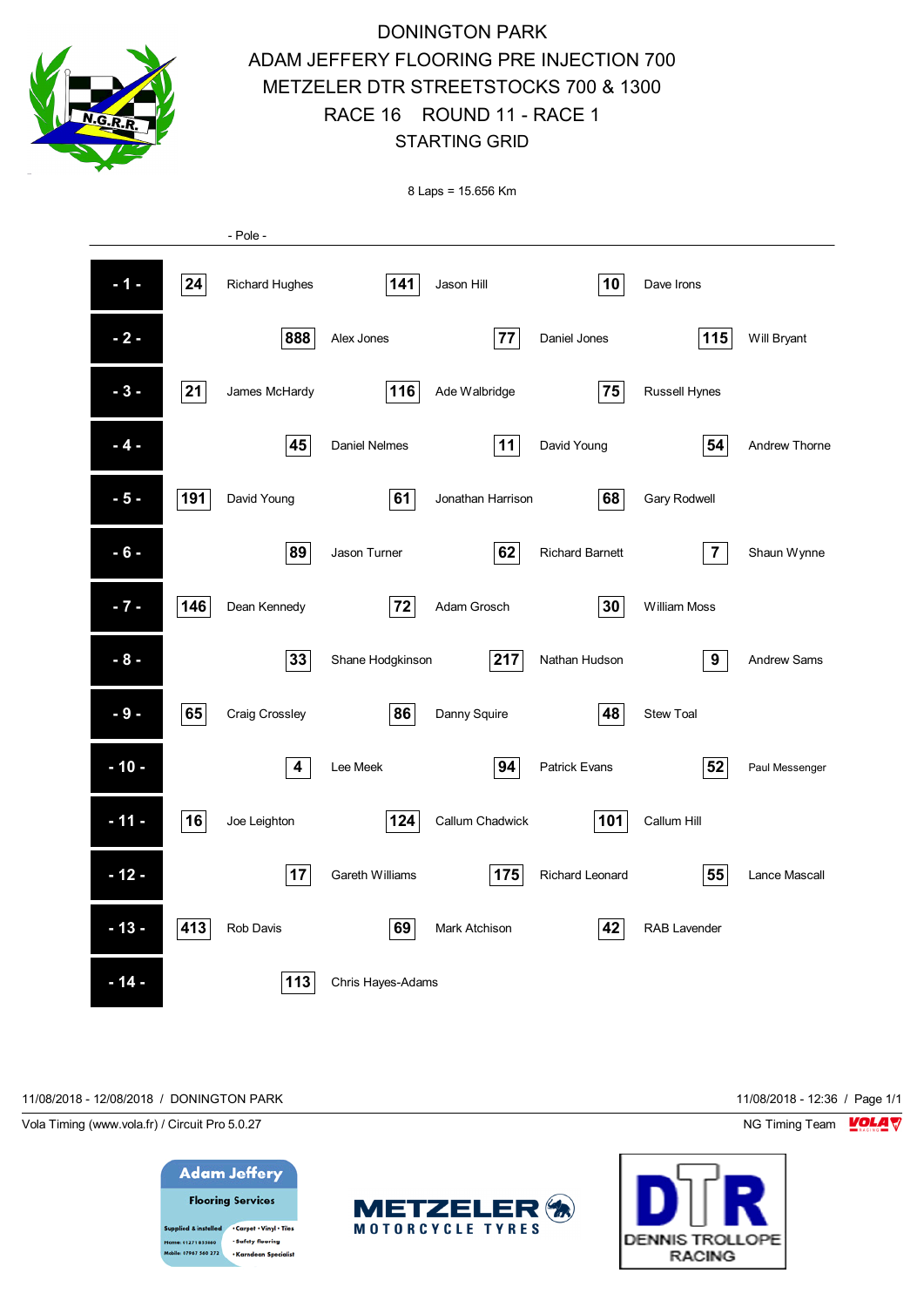

# DONINGTON PARK ADAM JEFFERY FLOORING PRE INJECTION 700 METZELER DTR STREETSTOCKS 700 & 1300 RACE 16 ROUND 11 - RACE 1 Start time: 16:10 Distance: 15.658 miles Weather: Cloudy Track: Dry

| Rnk            |                | Num Rider                                         | Machine                | Class            | Town/Sponsor                                        | Laps           | Time                           | Gap       | Speed          | B.Lap                | Average        |
|----------------|----------------|---------------------------------------------------|------------------------|------------------|-----------------------------------------------------|----------------|--------------------------------|-----------|----------------|----------------------|----------------|
| PI 700         |                |                                                   |                        |                  |                                                     |                |                                |           |                |                      |                |
|                |                |                                                   |                        |                  |                                                     |                |                                |           |                |                      |                |
| 1              | 115            | <b>Will Bryant</b>                                | Honda CBR 600          | PI 700           | Bauromat / Morris Lubricants                        | 8              | 10:27.448                      |           |                | 91.94 1:16.626       | 89.82          |
| 2              | 21             | <b>James McHardy</b>                              | Yamaha R6              | PI 700           | European Vacuum Drainage                            | 8              | 10:27.466                      | $+0.018$  | 91.53          | 1:16.969             | 89.82          |
| 3              | 68             | <b>Gary Rodwell</b>                               | Honda CBR 600          | PI 700           | <b>Quartic Engineering</b>                          | 8              | 10:38.610                      | $+11.162$ |                | 89.97 1:18.301       | 88.25          |
| 4              | 61             | Jonathan Harrison                                 | Honda CBR 600 F3       | PI 700           | Fabmet fabrication / Laura Har                      | 8              | $10:45.015$ +17.567            |           |                | 90.31 1:18.007       | 87.38          |
| 5              | 54             | <b>Andrew Thorne</b>                              | Yamaha R6              | PI 700           | Forest of Dean Tyres Itd                            | 8              | $10:45.623 + 18.175$           |           | 89.83          | 1:18.424             | 87.29          |
| 6              | 11             | David Young                                       | Honda CBR 600          | PI 700           | Furnitur by Design                                  | 8              | $10:49.239 + 21.791$           |           |                | 89.68 1:18.556       | 86.81          |
| $\overline{7}$ | 146            | Dean Kennedy                                      | Honda CBR 600 F3       | PI 700           | Smokey Bear Racing                                  | 8              | 10:52.548                      | $+25.100$ | 88.89          | 1:19.253             | 86.37          |
| 8              | 45             | <b>Daniel Nelmes</b>                              | Yamaha R6              | PI 700           | Lydney - Gloucester                                 | 8              | 10:56.032 +28.584              |           |                | 89.45 1:18.760       | 85.91          |
| 9              | 33<br>62       | <b>Shane Hodgkinson</b><br><b>Richard Barnett</b> | Yamaha R6<br>Yamaha R6 | PI 700<br>PI 700 | Huthwaite - Nottinghamshire<br><b>RJS Superbike</b> | 8<br>8         | 11:00.248<br>11:01.213 +33.765 | $+32.800$ | 88.85<br>88.52 | 1:19.286<br>1:19.580 | 85.36<br>85.23 |
| 10<br>11       | 65             | <b>Craig Crossley</b>                             | Kawasaki ZX6R          | PI 700           | Matrix Motorcycle Helmets                           | 8              | 11:08.224                      | $+40.776$ |                | 87.77 1:20.262       | 84.34          |
| 12             | 217            | <b>Nathan Hudson</b>                              | Honda CBR 600          | PI 700           | Furniture By Design@Facebook                        | 8              | 11:12.066                      | $+44.618$ | 87.80          | 1:20.238             | 83.86          |
| 13             | 48             | <b>Stew Toal</b>                                  | Yamaha R6              | PI 700           | Huntingdon - Cambs                                  | 8              | 11:12.104 +44.656              |           | 87.10          | 1:20.879             | 83.85          |
| 14             | 16             | Joe Leighton                                      | Honda CBR600F3         | PI 700           | <b>JJW Racing</b>                                   | 8              | 11:16.336                      | +48.888   | 85.27          | 1:22.620             | 83.33          |
| 15             | 94             | <b>Patrick Evans</b>                              | Yamaha R6              | PI 700           | Twickenham - Middlesex                              | 8              | 11:16.668 +49.220              |           | 86.43          | 1:21.509             | 83.29          |
| 16             | 4              | <b>Lee Meek</b>                                   | Yamaha R6              | PI 700           | <b>Dents Business</b>                               | 8              | 11:24.812 +57.364              |           | 85.49          | 1:22.407             | 82.30          |
| 17             | 101            | <b>Callum Hill</b>                                | Kawasaki ZX6R          | PI 700           | Callington - Cornwall                               | 8              | 11:27.148 +59.700              |           | 84.36          | 1:23.505             | 82.02          |
| 18             | 124            | <b>Callum Chadwick</b>                            | Yamaha R6              | PI 700           | Swadlincote - Derbyshire                            | $\overline{7}$ | 10:15.322                      | $+1$ Lap  | 82.61          | 1:25.282             | 80.14          |
| 19             | 413            | <b>Rob Davis</b>                                  | Honda CBR 600FX        | PI 700           | Flash Bang Electrical                               | $\overline{7}$ | 10:27.523                      | +1 Lap    | 81.24          | 1:26.712             | 78.58          |
|                |                | Best lap: 115 Will Bryant - 1:16.626              |                        |                  |                                                     |                |                                |           |                |                      |                |
|                |                |                                                   |                        |                  |                                                     |                |                                |           |                |                      |                |
| DNFs           |                |                                                   |                        |                  |                                                     |                |                                |           |                |                      |                |
|                | 77             | <b>Daniel Jones</b>                               | Yamaha R6              | PI 700           | Emlyn Garage                                        |                |                                | +8 Laps   |                |                      |                |
|                |                |                                                   |                        |                  |                                                     |                |                                |           |                |                      |                |
|                |                |                                                   |                        |                  |                                                     |                |                                |           |                |                      |                |
|                |                |                                                   |                        |                  |                                                     |                |                                |           |                |                      |                |
| 700            |                |                                                   |                        |                  |                                                     |                |                                |           |                |                      |                |
| 1              | 10             | Dave Irons                                        | Yamaha R6              | 700              | Tom Warner Racing                                   | 8              | 10:15.016                      |           |                | 92.97 1:15.772       | 91.64          |
| 2              | 888            | Alex Jones                                        | Yamaha R6              | 700              | <b>TKRC WSC REPS Taylor Wimpey</b>                  | 8              | 10:15.167                      | $+0.151$  | 93.58          | 1:15.284             | 91.61          |
| 3              | 75             | <b>Russell Hynes</b>                              | Triumph Daytona 675    | 700              | Melksham - Wiltshire                                | 8              | 10:33.480                      | $+18.464$ |                | 90.42 1:17.909       | 88.97          |
| 4              | 191            | David Young                                       | Suzuki GSXR 599        | 700              | RJM Property Maintenance                            | 8              | 10:34.731 +19.715              |           |                | 91.11 1:17.320       | 88.79          |
| 5              | 72             | Adam Grosch                                       | Yamaha R6              | 700              | <b>ADS Racing</b>                                   | 8              | 10:52.759                      | $+37.743$ | 88.61          | 1:19.506             | 86.34          |
| 6              | $\overline{7}$ | <b>Shaun Wynne</b>                                | Kawasaki ZX6R          | 700              | <b>SMW Racing</b>                                   | 8              | 11:11.049                      | $+56.033$ | 87.22          | 1:20.766             | 83.99          |
| $\overline{7}$ | 175            | <b>Richard Leonard</b>                            | Suzuki GSXR 600        | 700              | Uplands School of Motoring                          | 8              | 11:11.262 +56.246              |           | 87.93          | 1:20.114             | 83.96          |
| 8              | 113            | <b>Chris Hayes-Adams</b>                          | Kawasaki ZX6           | 700              | Uplands School of Motoring                          | $\overline{7}$ | 10:25.583                      | $+1$ Lap  | 81.01          | 1:26.962             | 78.83          |
| 9              | 17             | <b>Gareth Williams</b>                            | Yamaha R6              | 700              | www.brandgareth.co.uk                               | $\overline{7}$ | 10:26.576                      | +1 Lap    | 81.86          | 1:26.061             | 78.70          |
|                |                | Best lap: 888 Alex Jones - 1:15.284               |                        |                  |                                                     |                |                                |           |                |                      |                |
|                |                |                                                   |                        |                  |                                                     |                |                                |           |                |                      |                |
| DNFs           |                |                                                   |                        |                  |                                                     |                |                                |           |                |                      |                |
|                | 9              | <b>Andrew Sams</b>                                | Suzuki GSX-R600        | 700              | Bikeworx / C&H Autos                                |                |                                | +8 Laps   |                | 84.32 1:23.544       |                |
|                |                |                                                   |                        |                  |                                                     |                |                                |           |                |                      |                |
|                |                |                                                   |                        |                  |                                                     |                |                                |           |                |                      |                |
| 1300           |                |                                                   |                        |                  |                                                     |                |                                |           |                |                      |                |
|                |                |                                                   |                        |                  |                                                     |                |                                |           |                |                      |                |
| 1              | 24             | <b>Richard Hughes</b>                             | <b>BMW 1000 RR</b>     | 1300             | Mam Dad & Mugsy                                     | 8              | 10:11.150                      |           |                | 93.96 1:14.980       | 92.22          |
| 2              | 141            | Jason Hill                                        | Kawasaki ZX10R         | 1300             | JT Racing                                           | 8              | 10:12.829                      | $+1.679$  |                | 94.07 1:14.891       | 91.96          |
| 3              | 116            | <b>Ade Walbridge</b>                              | Aprilia RSV4RF1000     | 1300             | Three Bridges Racing/PCR Perfo                      | 8              | 10:27.608 +16.458              |           |                | 91.26 1:17.192       | 89.80          |
| 4              | 30             | <b>William Moss</b>                               | Yamaha Fazer 1000      | 1300             | Leominster - Herefordshire                          | 8              | 10:43.310 +32.160              |           |                | 90.26 1:18.053       | 87.61          |
| 5              | 86             | Danny Squire                                      | Kawasaki ZX10R         | 1300             | Ali-Racing                                          | 8              | 11:03.750 +52.600              |           |                | 87.59 1:20.427       | 84.91          |
| 6              | 52             | Paul Messenger                                    | Yamaha R1              | 1300             | <b>Specialist Lifting Solutions</b>                 | 8              | 11:16.693 +1:05.543            |           | 86.04          | 1:21.880             | 83.28          |
| 7              | 55             | <b>Lance Mascall</b>                              | BMW S1000RR 1000       | 1300             | Acorns to Oaks                                      | $\overline{7}$ | 10:22.908                      | $+1$ Lap  | 82.70          | 1:25.189             | 79.17          |
| 8              | 69             | <b>Mark Atchison</b>                              | Yamaha YZF R1          | 1300             | Mrs Lorraine Atchison                               | $\overline{7}$ | 10:27.888                      | +1 Lap    |                | 82.70 1:25.189       | 78.54          |

### 11/08/2018 - 12/08/2018 / DONINGTON PARK 11/08/2018 - 16:27 / Page 1/2

Vola Timing (www.vola.fr) / Circuit Pro 5.0.27 **NG Timing Team Monet Account Contract On Account Profession** NG Timing Team Monet Account Profession NG Timing Team Monet Account Profession NG Timing Team Monet Account Prof

### **Adam Jeffery**



pplied & installed . Carpet . Vinyl . Tiles · Safety flooring 01271 855860 · Karndean Specialis le: 07967 560 272



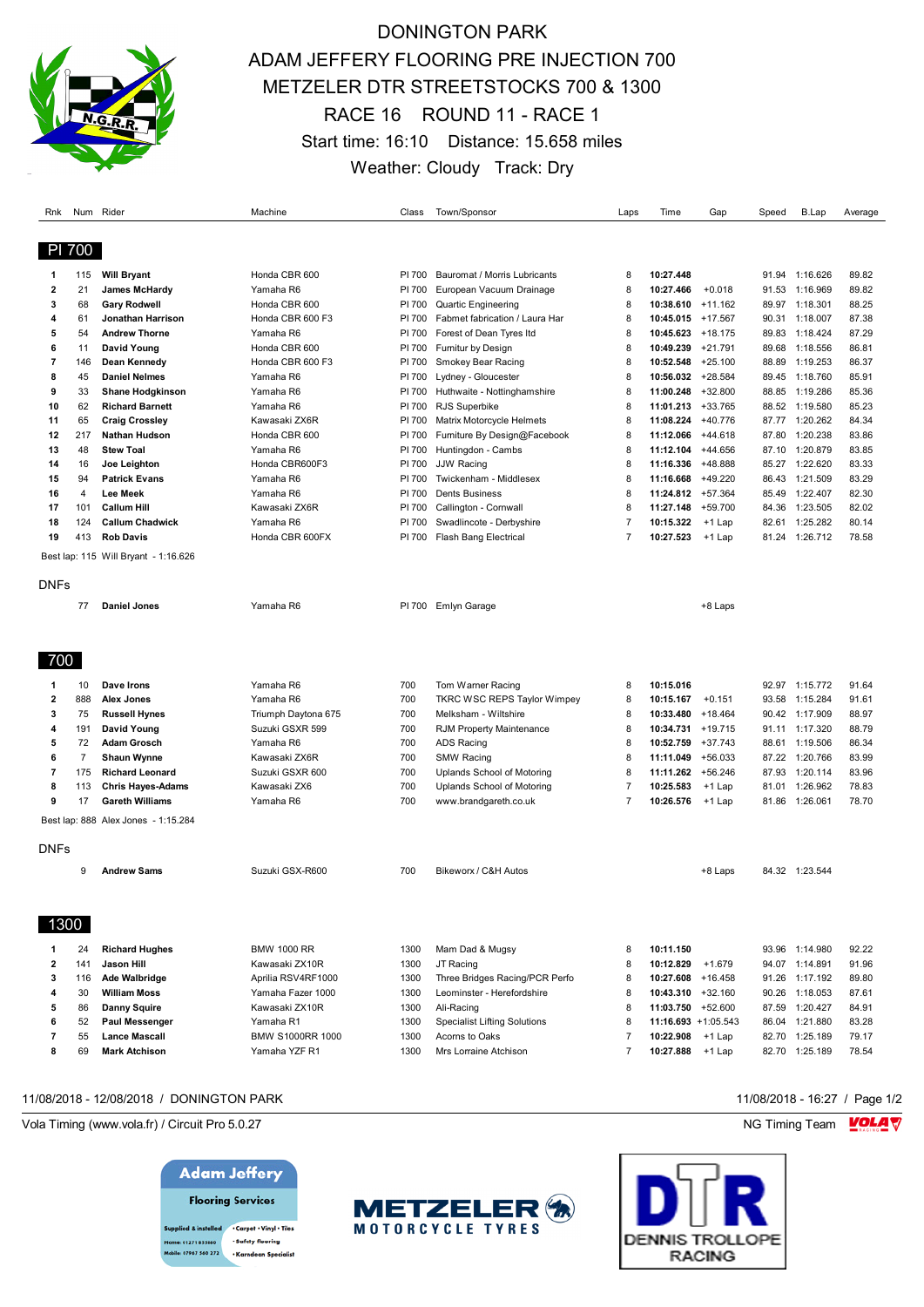DONINGTON PARK ADAM JEFFERY FLOORING PRE INJECTION 700 METZELER DTR STREETSTOCKS 700 & 1300 RACE 16 ROUND 11 - RACE 1 Start time: 16:10 Distance: 15.658 miles Weather: Cloudy Track: Dry

Best lap: 141 Jason Hill - 1:14.891

**PI700 - 92.5% of WINNER'S AVERAGE RACE SPEED - 83.08 mph 1300 - 92.5% of WINNER'S AVERAGE RACE SPEED - 84.77 mph 700 - 92.5% of WINNER'S AVERAGE RACE SPEED - 79.65 mph**

**No 7 - Shaun Wynne - JUMP START +10 SECONDS No 11 - David Young - JUMP START +10 SECONDS No 55 - Lance Mascall - JUMP START +10 SECONDS**

**No 115 - Will Bryant - NEW PI700 CLUB CLASS LAP RECORD**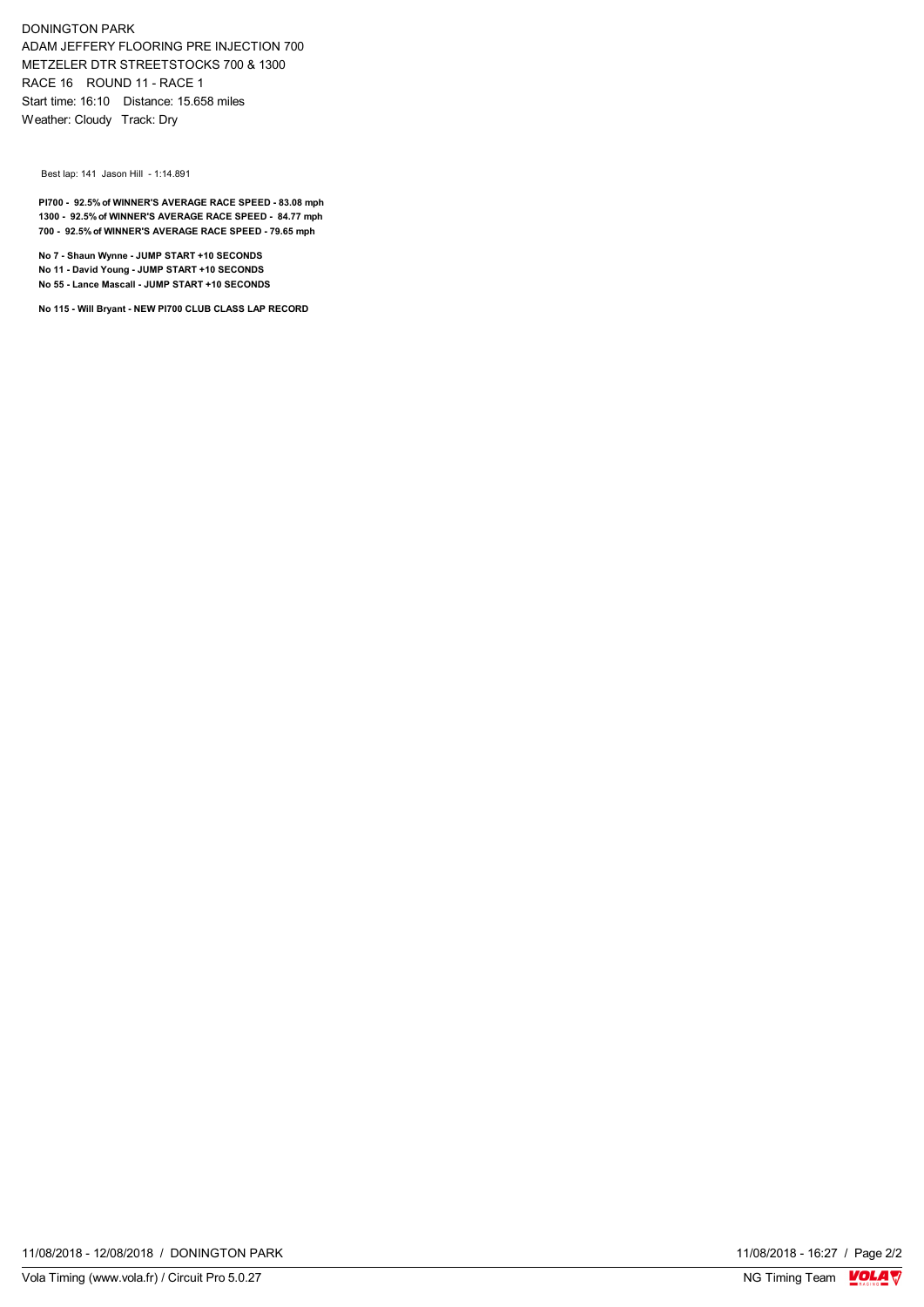

| Lap                 | Time                 | Lap                 | Time                  |
|---------------------|----------------------|---------------------|-----------------------|
|                     |                      |                     |                       |
|                     | <b>START</b>         | 8                   | 1:23.811              |
| 1<br>$\overline{2}$ | 1:23.544             |                     |                       |
| 3                   | 1:24.286             |                     |                       |
| 4                   | 1:24.107             |                     | Chris Hayes-Adams     |
| 5                   | 1:25.219             |                     |                       |
|                     |                      |                     | <b>START</b>          |
|                     |                      | 1                   |                       |
|                     |                      | 2                   | 1:28.161              |
|                     | Andrew Thorne        | 3                   | 1:27.225              |
|                     |                      | 4                   | 1:26.962              |
|                     |                      | 5                   | 1:27.340              |
|                     | <b>START</b>         | 6                   | 1:28.105              |
| 1                   |                      | 7                   | 1:27.420              |
| 2                   | 1:20.254             |                     |                       |
| 3                   | 1:20.091             |                     |                       |
| 4                   | 1:20.055             |                     | <b>Craig Crossley</b> |
| 5                   | 1:19.273             |                     |                       |
| 6                   | 1:18.962             |                     |                       |
| 7                   | 1:18.424             |                     | <b>START</b>          |
| 8                   | 1:18.974             | 1                   |                       |
|                     |                      | $\overline{2}$      | 1:23.637              |
|                     |                      | 3                   | 1:23.702              |
|                     | Callum Chadwick      | 4                   | 1:22.967              |
|                     |                      | 5                   | 1:22.304              |
|                     |                      | 6                   | 1:21.765              |
| 1                   | <b>START</b>         | 7<br>8              | 1:20.262<br>1:20.492  |
| 2                   | 1:26.868             |                     |                       |
| 3                   | 1:26.204             |                     |                       |
| 4                   | 1:26.634             |                     |                       |
| 5                   | 1:28.579             |                     | Daniel Jones          |
| 6                   | 1:25.615             |                     |                       |
| 7                   | 1:25.282             |                     |                       |
|                     |                      |                     | <b>START</b>          |
|                     |                      |                     |                       |
|                     | Callum Hill          |                     |                       |
|                     |                      |                     | <b>Daniel Nelmes</b>  |
|                     |                      |                     |                       |
|                     | <b>START</b>         |                     |                       |
| 1                   |                      |                     |                       |
| 2                   | 1:23.991             |                     | <b>START</b>          |
| 3                   | 1:25.136             | 1<br>$\overline{2}$ | 1:19.876              |
| 4                   | 1:24.888             | 3                   | 1:21.816              |
| 5<br>6              | 1:24.962<br>1:25.363 | 4                   | 1:20.601              |
| $\overline{7}$      | 1:23.505             | 5                   | 1:19.516              |

|   | START    |
|---|----------|
| 1 |          |
| 2 | 1:19.876 |
| 3 | 1:21.816 |
| 4 | 1:20.601 |
| 5 | 1:19.516 |

# **DENNIS TROLLOPE RACING**

### Ade Walbridge

Adam Grosch

**START** 

 **1:19.928** 1:21.377 1:21.042 **1:19.775 1:19.506** 1:20.021 1:20.721

|   | <b>START</b> |
|---|--------------|
| 1 |              |
| 2 | 1:17.935     |
| 3 | 1:18.497     |
| 4 | 1:17.192     |
| 5 | 1.17 275     |
| 6 | 1.17482      |
| 7 | 1.17419      |
| 8 | 1.17.818     |
|   |              |

### Alex Jones

|   | <b>START</b> |
|---|--------------|
| 1 |              |
| 2 | 1:16.498     |
| 3 | 1:15.284     |
| 4 | 1 16 038     |
| 5 | 1.15.383     |
| 6 | 1.15630      |
| 7 | 1.17 269     |
| 8 | 1:16.648     |
|   |              |

### Andrew Sams

### 11/08/2018 - 12/08/2018 / DONINGTON PARK 11/08/2018 - 16:23 / Page 1/4

Vola Timing (www.vola.fr) / Circuit Pro 5.0.27 NG Timing Team NG Timing Team NG Timing Team NG Timing Team NG

## **Adam Jeffery Flooring Services**

upplied & installed . Carpet . Vinyl . Tiles · Safety flooring 01271 855860 .<br>Ie: 07967 560 272 · Karndean Specialist

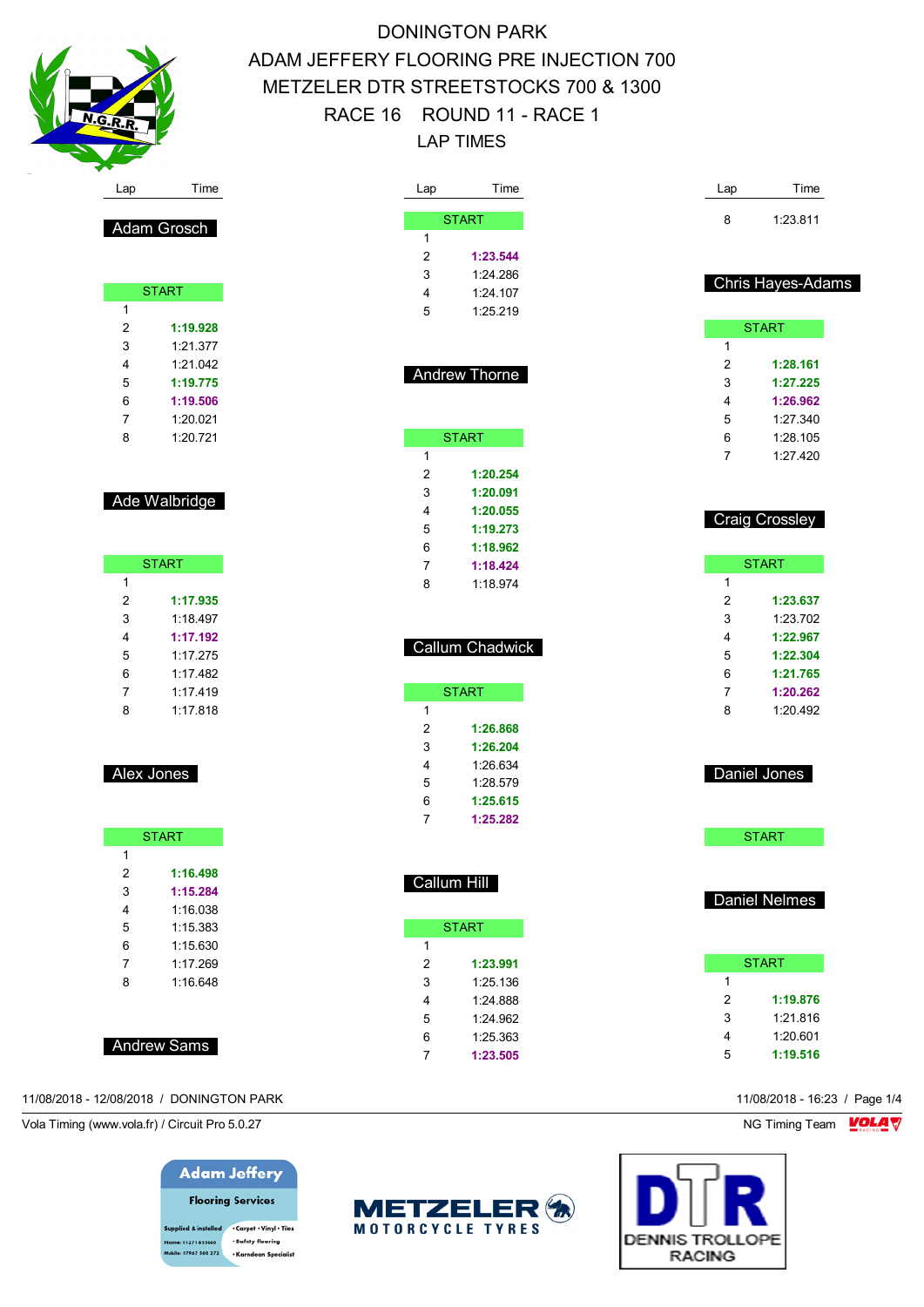|                       | Time                | Lap          | Time                   | Lap                     | Time                                                                             |
|-----------------------|---------------------|--------------|------------------------|-------------------------|----------------------------------------------------------------------------------|
|                       | 1:18.985            |              |                        |                         |                                                                                  |
| 6                     | 1:19.140            |              | Dean Kennedy           | Jason Hill              |                                                                                  |
| 7<br>8                | 1:18.760            |              |                        |                         |                                                                                  |
|                       |                     |              |                        |                         |                                                                                  |
|                       |                     |              |                        |                         | <b>START</b>                                                                     |
|                       | <b>Danny Squire</b> | $\mathbf{1}$ | <b>START</b>           | $\mathbf{1}$<br>2       | 1:16.165                                                                         |
|                       |                     |              |                        |                         |                                                                                  |
|                       |                     | 2            | 1:21.257               | 3                       | 1:15.137                                                                         |
|                       | <b>START</b>        | 3            | 1:21.199               | 4                       | 1:15.627                                                                         |
| $\mathbf{1}$          |                     | 4            | 1:21.029               | 5                       | 1:15.514                                                                         |
| 2                     | 1:22.546            | 5            | 1:20.468               | 6                       | 1:14.891                                                                         |
| 3                     | 1:22.937            | 6            | 1:19.253               | 7                       | 1:16.623                                                                         |
| 4                     | 1:21.397            | 7            | 1:19.713               | 8                       | 1:17.351                                                                         |
| 5                     | 1:20.583            | 8            | 1:20.121               |                         |                                                                                  |
| 6                     | 1:20.427            |              |                        |                         |                                                                                  |
| 7                     | 1:21.178            |              |                        | Jason Turner            |                                                                                  |
| 8                     | 1:21.250            |              |                        |                         |                                                                                  |
|                       |                     |              | <b>Gareth Williams</b> |                         |                                                                                  |
|                       |                     |              | <b>START</b>           |                         | <b>START</b>                                                                     |
|                       | Dave Irons          | 1            |                        |                         |                                                                                  |
|                       |                     | 2            | 1:26.061               |                         |                                                                                  |
|                       |                     | 3            | 1:28.323               | Joe Leighton            |                                                                                  |
|                       | <b>START</b>        | 4            | 1:27.439               |                         |                                                                                  |
| $\mathbf{1}$          |                     | 5            | 1:28.062               |                         | <b>START</b>                                                                     |
| 2                     | 1:16.555            | 6            | 1:27.808               | 1                       |                                                                                  |
| 3                     | 1:15.772            | 7            | 1:28.787               | 2                       | 1:23.507                                                                         |
|                       |                     |              |                        | 3                       | 1:24.060                                                                         |
| 4                     | 1:15.966            |              |                        | 4                       | 1:23.226                                                                         |
| 5                     | 1:15.808            |              |                        |                         |                                                                                  |
| 6                     | 1:16.109            |              | <b>Gary Rodwell</b>    | 5                       | 1:22.885                                                                         |
| 7                     | 1:17.036            |              |                        | 6                       | 1:22.620                                                                         |
| 8                     | 1:16.432            |              |                        | 7                       | 1:23.461                                                                         |
|                       |                     |              |                        | 8                       | 1:22.746                                                                         |
|                       |                     |              |                        |                         |                                                                                  |
|                       |                     | 1            | <b>START</b>           |                         |                                                                                  |
|                       | David Young         | 2            | 1:19.131               |                         |                                                                                  |
|                       |                     |              | 1:18.301               | Jonathan Harrison       |                                                                                  |
|                       |                     | 3<br>4       | 1:18.882               |                         |                                                                                  |
|                       |                     |              |                        |                         |                                                                                  |
|                       |                     | 5            | 1:18.487               |                         | <b>START</b>                                                                     |
|                       |                     | 6            | 1:19.497               | $\mathbf{1}$            |                                                                                  |
|                       | <b>START</b>        | 7            | 1:18.450               | $\overline{\mathbf{c}}$ |                                                                                  |
| $\mathbf{1}$          |                     | 8            | 1:18.750               |                         |                                                                                  |
| $\mathbf{1}$          |                     |              |                        | 3                       |                                                                                  |
| 2                     | 1:18.922            |              |                        | 4                       |                                                                                  |
| 2                     | 1:18.734            |              | James McHardy          | 5                       |                                                                                  |
|                       | 1:19.329            |              |                        | 6                       |                                                                                  |
|                       | 1:19.494            |              |                        | 7                       |                                                                                  |
|                       | 1:18.843            |              |                        | 8                       |                                                                                  |
|                       | 1:18.901            |              | <b>START</b>           |                         |                                                                                  |
| 3<br>3<br>4<br>4<br>5 | 1:18.556            | 1            |                        |                         |                                                                                  |
|                       | 1:18.187            | 2            | 1:17.198               |                         |                                                                                  |
|                       | 1:17.877            | 3            | 1:18.417               | Lance Mascall           |                                                                                  |
| 5<br>6<br>6           | 1:19.343            | 4            | 1:18.399               |                         | 1:20.830<br>1:21.974<br>1:19.459<br>1:18.938<br>1:18.814<br>1:18.391<br>1:18.007 |
| 7                     | 1:17.320            | 5            | 1:16.969               |                         | <b>START</b>                                                                     |
| 7                     | 1:19.559            | 6            | 1:17.815               | $\mathbf{1}$            |                                                                                  |
| 8                     | 1:17.368            | 7            | 1:17.047               | 2                       |                                                                                  |
| 8                     | 1:18.668            | 8            | 1:18.435               | 3                       | 1:25.189<br>1:26.251                                                             |

11/08/2018 - 12/08/2018 / DONINGTON PARK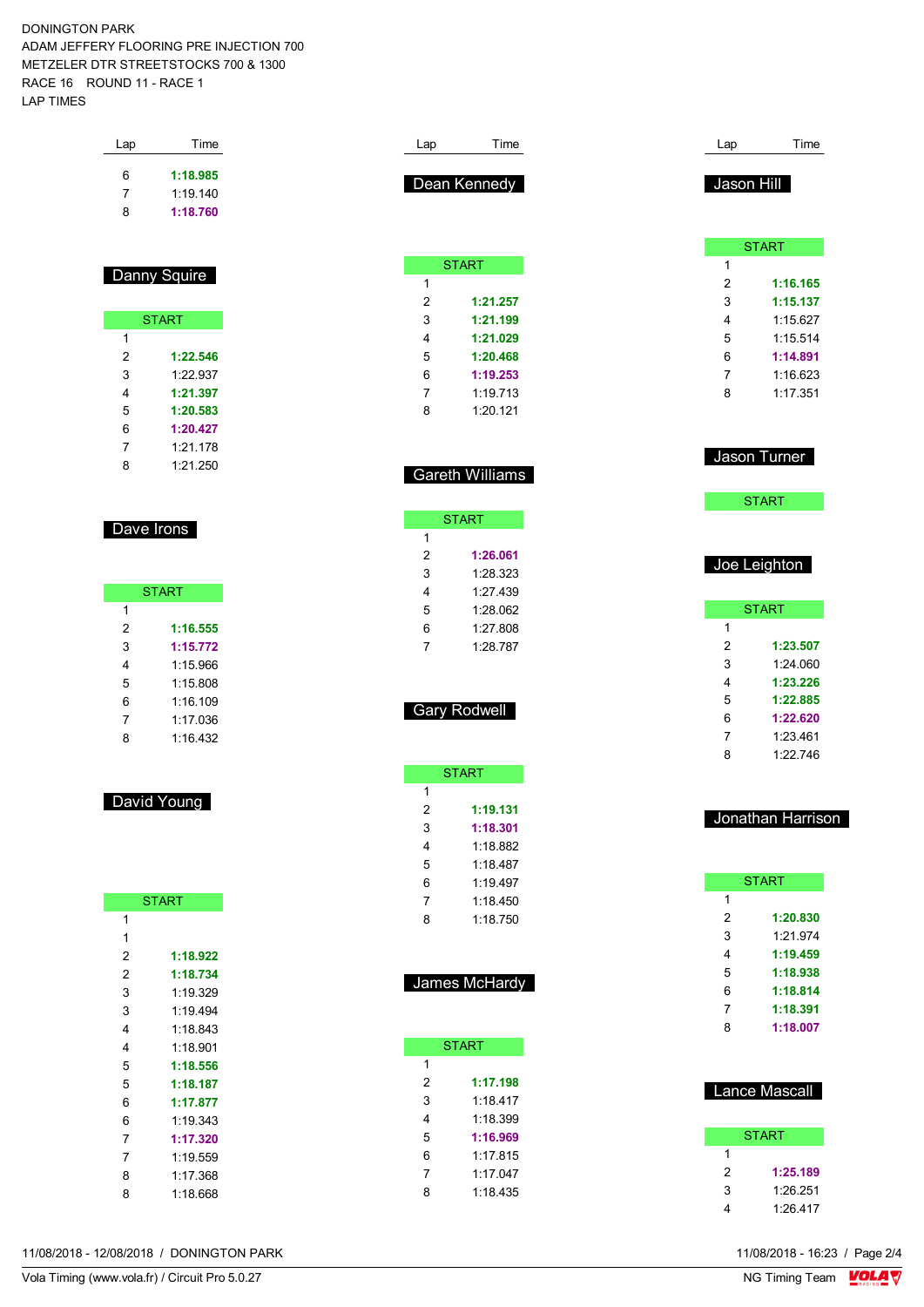| Lap      | Time         |
|----------|--------------|
| 5        | 1:25.363     |
| 6        | 1:25.425     |
| 7        | 1:26.105     |
| Lee Meek |              |
|          |              |
|          | <b>START</b> |
| 1        |              |
| 2        | 1:25.828     |
| 3        | 1:25.844     |
| 4        | 1:23.943     |
| 5        | 1:22.680     |
| 6        | 1:23.192     |
| 7        | 1:22.756     |

| <b>Mark Atchison</b> |  |
|----------------------|--|
|----------------------|--|

|   | <b>START</b> |
|---|--------------|
| 1 |              |
| 2 | 1:25.189     |
| 3 | 1.28 129     |
| 4 | 1:27.660     |
| 5 | 1.27 700     |
| 6 | 1:27.826     |
|   | 1:30.943     |

### Nathan Hudson

|   | <b>START</b> |
|---|--------------|
| 1 |              |
| 2 | 1:24.364     |
| 3 | 1:23.490     |
| 4 | 1:21.553     |
| 5 | 1:21.262     |
| 6 | 1:21.343     |
| 7 | 1:20.514     |
| ጸ | 1:20.238     |

| <b>Patrick Evans</b> |  |
|----------------------|--|
|----------------------|--|

| <b>START</b> |          |  |  |  |
|--------------|----------|--|--|--|
| 1            |          |  |  |  |
| 2            | 1:24.494 |  |  |  |
| 3            | 1:22.439 |  |  |  |
| 4            | 1.23.594 |  |  |  |
| 5            | 1:22.328 |  |  |  |
| 6            | 1:22.879 |  |  |  |
| 7            | 1:21.509 |  |  |  |
| 8            | 1:22.707 |  |  |  |

| Lap | Time           |
|-----|----------------|
|     |                |
|     | Paul Messenger |
|     |                |
|     | <b>START</b>   |
| 1   |                |
| 2   | 1:21.880       |
| 3   | 1.23 211       |
| 4   | 1.23.671       |
| 5   | 1.23 467       |
| 6   | 1:24 395       |
| 7   | 1.23 481       |
| 8   | 1.23.528       |

### Richard Barnett

|   | <b>START</b> |
|---|--------------|
| 1 |              |
| 2 | 1:22.840     |
| 3 | 1:23.358     |
| 4 | 1:20.732     |
| 5 | 1:20.731     |
| 6 | 1:20.063     |
| 7 | 1:19.580     |
| 8 | 1.20 248     |

### Richard Hughes

|               | <b>START</b> |
|---------------|--------------|
| 1             |              |
| $\mathcal{P}$ | 1:15.448     |
| 3             | 1:15.015     |
| 4             | 1:15 613     |
| 5             | 1:14.980     |
| 6             | 1:15.555     |
| 7             | 1:17.356     |
| 8             | 1:16.364     |

### Richard Leonard

|                | <b>START</b> |  |  |  |  |
|----------------|--------------|--|--|--|--|
| 1              |              |  |  |  |  |
| 2              | 1:24.179     |  |  |  |  |
| 3              | 1:22.091     |  |  |  |  |
| $\overline{4}$ | 1:21.649     |  |  |  |  |
| 5              | 1:22.153     |  |  |  |  |
| 6              | 1:23.488     |  |  |  |  |
| 7              | 1:21.150     |  |  |  |  |
| 8              | 1:20.114     |  |  |  |  |

Lap Time

**START** 

 **1:28.008 1:27.623 1:26.712** 1:27.167 1:27.879 1:28.775

Russell Hynes

**START** 

 **1:18.393 1:18.275 1:18.195** 1:18.631 **1:17.993** 1:18.911 **1:17.909**

Shane Hodgkinson

**START** 

 **1:22.495 1:21.948 1:21.093** 1:21.746 **1:19.286** 1:21.136 1:20.691

Shaun Wynne

Rob Davis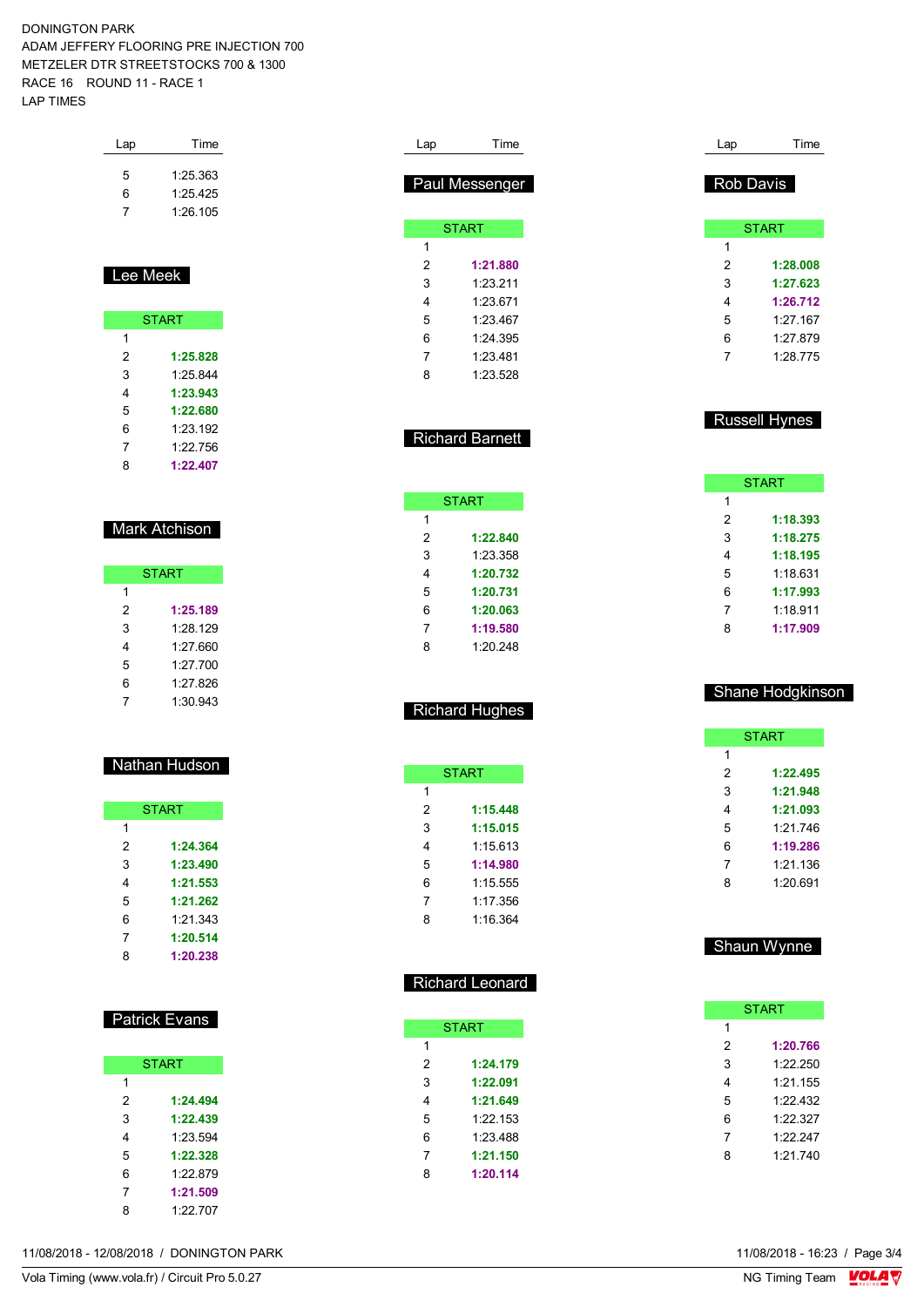| Lap              | Time         |
|------------------|--------------|
| <b>Stew Toal</b> |              |
|                  | <b>START</b> |
| 1                |              |
| 2                | 1:24.958     |
| 3                | 1:22.279     |
| 4                | 1.23 418     |
| 5                | 1:21.378     |
| 6                | 1:21.172     |
| 7                | 1:20.879     |
| 8                | 1.20 914     |

### Will Bryant

| <b>START</b> |          |  |  |  |  |  |  |  |  |  |  |
|--------------|----------|--|--|--|--|--|--|--|--|--|--|
| 1            |          |  |  |  |  |  |  |  |  |  |  |
| 2            | 1:17.636 |  |  |  |  |  |  |  |  |  |  |
| 3            | 1:16.904 |  |  |  |  |  |  |  |  |  |  |
| 4            | 1:16.893 |  |  |  |  |  |  |  |  |  |  |
| 5            | 1.17.542 |  |  |  |  |  |  |  |  |  |  |
| 6            | 1:16.626 |  |  |  |  |  |  |  |  |  |  |
| 7            | 1:17.506 |  |  |  |  |  |  |  |  |  |  |
|              | 1:19.160 |  |  |  |  |  |  |  |  |  |  |

## William Moss

| <b>START</b> |          |  |  |  |  |  |  |  |  |  |  |
|--------------|----------|--|--|--|--|--|--|--|--|--|--|
| 1            |          |  |  |  |  |  |  |  |  |  |  |
| 2            | 1:20.686 |  |  |  |  |  |  |  |  |  |  |
| 3            | 1:21.184 |  |  |  |  |  |  |  |  |  |  |
| 4            | 1:19.333 |  |  |  |  |  |  |  |  |  |  |
| 5            | 1:18.609 |  |  |  |  |  |  |  |  |  |  |
| 6            | 1:18.845 |  |  |  |  |  |  |  |  |  |  |
| 7            | 1:18.084 |  |  |  |  |  |  |  |  |  |  |
| 8            | 1:18.053 |  |  |  |  |  |  |  |  |  |  |